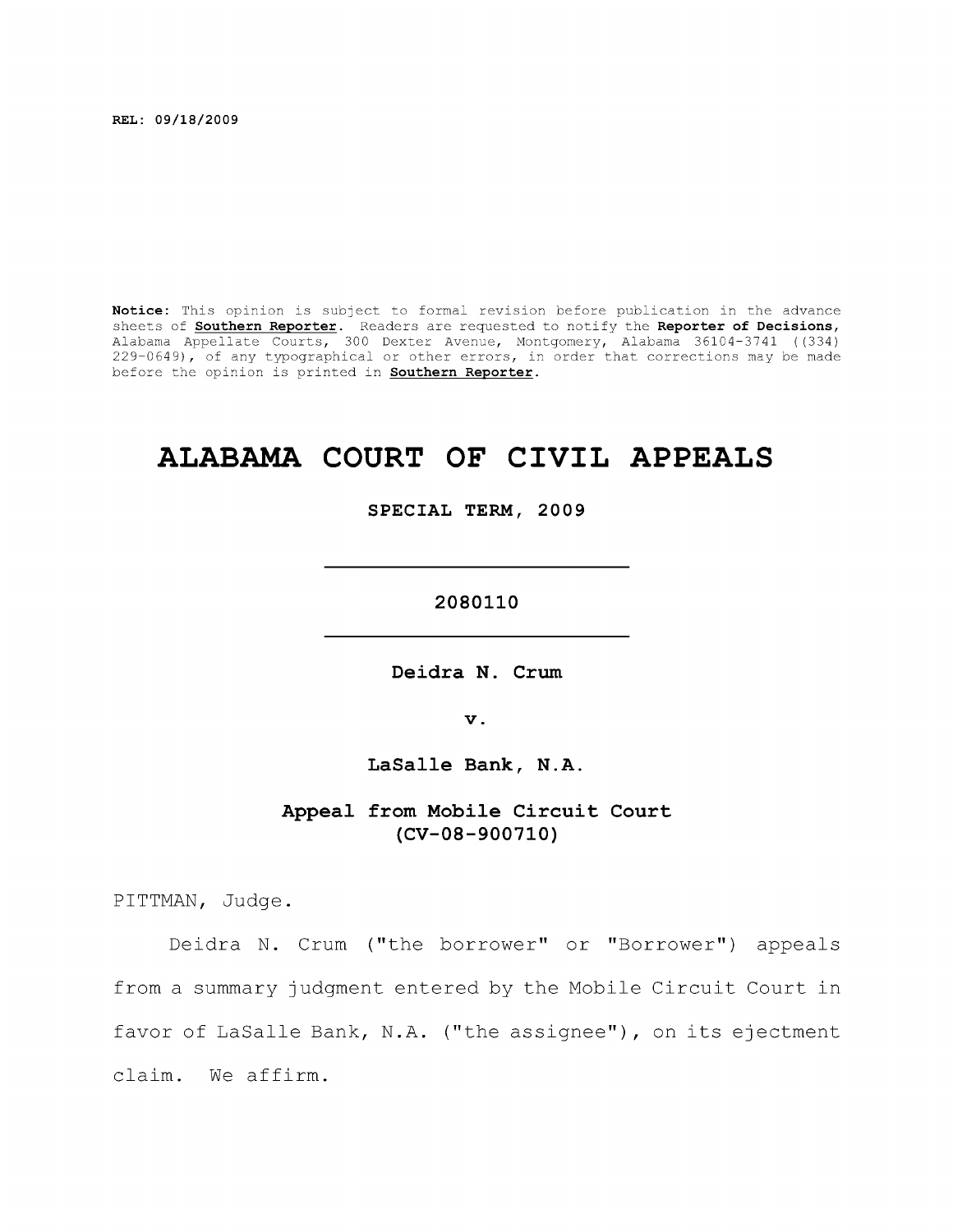The operative facts are undisputed. On December 14, 2006, the borrower, in consideration for a loan of \$112,800 ("the loan") from Nationpoint, a division of National City Bank, N.A. ("the lender" or "Lender"), executed a promissory note agreeing to repay the loan to the lender in monthly installments over a 30-year period and also executed a purchase-money-mortgage instrument concerning 2 parcels of real property in Mobile County ("the property"). Although purchase-money-mortgage instruments typically name lenders as mortgagees, the pertinent mortgage instrument executed by the borrower in this case actually named a separate corporation. Mortgage Electronic Registration Systems, Inc. ("MERS"), as the mortgagee of the property. The mortgage instrument contained the following pertinent provisions:

"... MERS is a separate corporation that is acting solely as a nominee for Lender and Lender's successors and assigns. MERS is the mortgagee under this Security Instrument.

 $\mathbf{H}$  . . . .

"This Security Instrument secures to Lender: (i) the repayment of the [l]oan, and all renewals, extensions and modifications of the Note; and (ii) the performance of Borrower's covenants and agreements under this Security Instrument and the Note. For this purpose. Borrower irrevocably mortgages, grants and conveys to MERS (solely as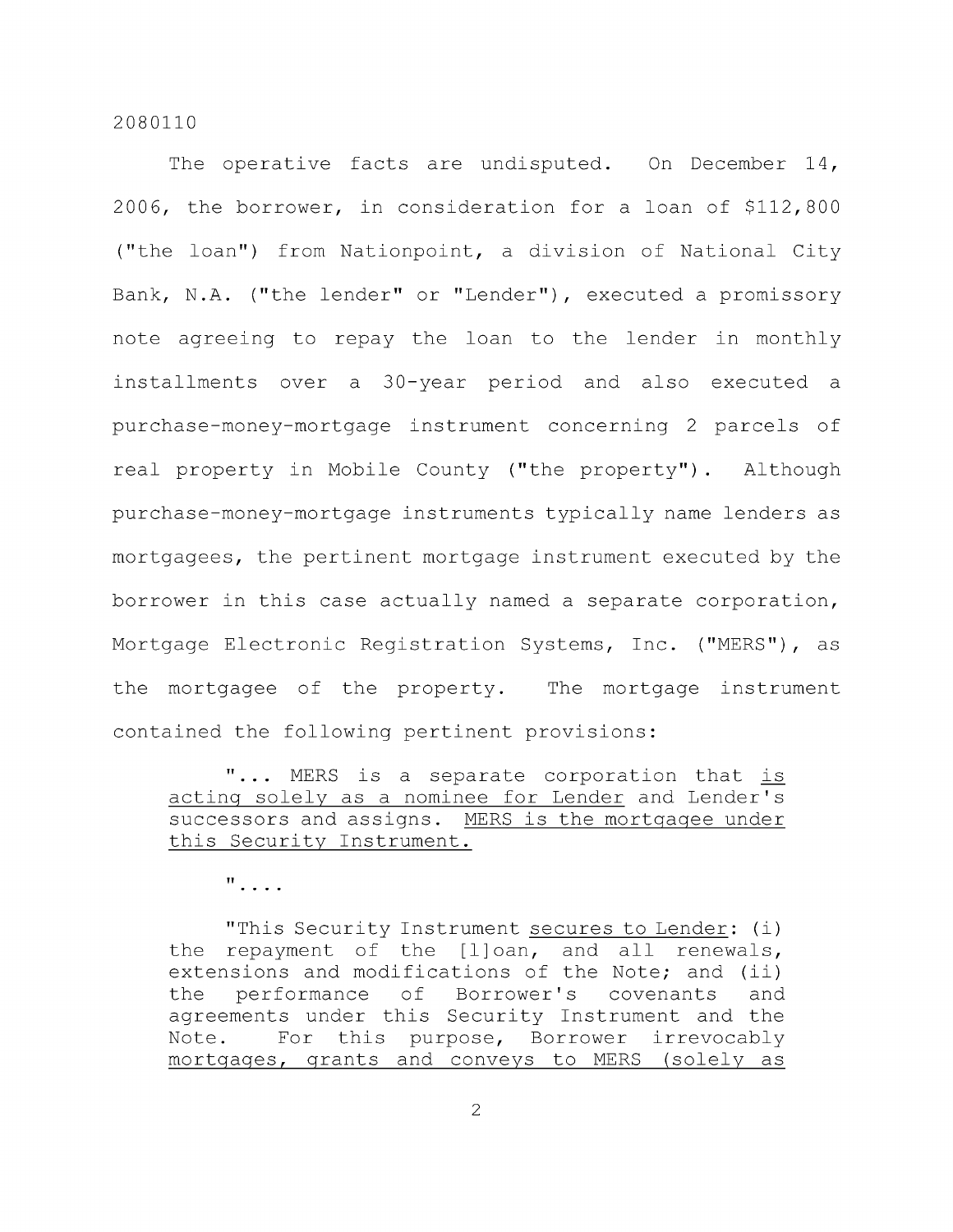nominee for Lender and Lender's successors and assigns) and to the successors and assigns of MERS, with power of sale, the ... property....

 $\mathbf{u}$  . . . .

"... Borrower understands and agrees that MERS holds only legal title to the interests granted by Borrower in this Security Instrument, but, if necessary to comply with law or custom, MERS (as nominee for Lender and Lender's successors and assigns) has the right: to exercise any or all of those interests, including, but not limited to, the right to foreclose and sell the [p]roperty; and to take any action reguired of Lender including, but not limited to, releasing and canceling this Security Instrument."

(Emphasis added.) The mortgage instrument further expressly provided that the note, together with the mortgage, could be sold without notice to the borrower and that, upon the borrower's default, the property could be publicly auctioned under a power of sale.

On February 2, 2008, MERS, as nominee for the lender, executed an assignment in favor of the assignee (acting as a trustee of a designated mortgage-loan trust). That assignment provided, in pertinent part:

"[MERS] hereby assigns unto [the assignee] the ... Security Deed having an original principal sum of \$112,800.00 [plus] interest, secured thereby, [t]ogether with all moneys now owing or that may hereafter become due or owing in respect thereof, and the full benefit of all the powers and of all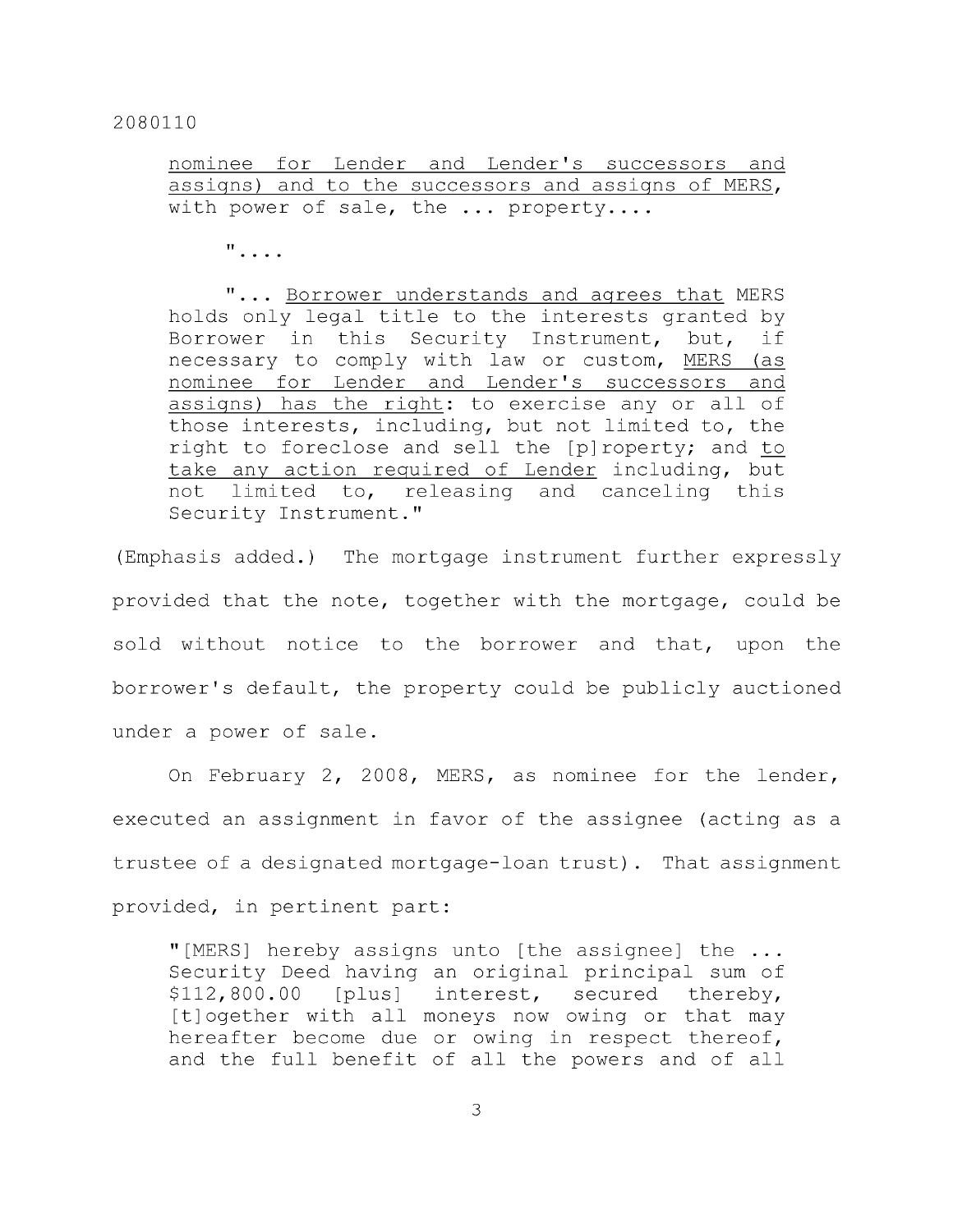the covenants and provisos therein contained, and [MERS] hereby grants and conveys unto the ...<br>[a]ssignee [its] beneficial interest under the [its] beneficial interest under the Security Deed.

"To have and to hold the said Mortgage and Note, and also the said property unto the ... [ajssignee forever, subject to the terms contained in said Mortgage and Note."

(Emphasis added.)

Upon the borrower's default, the assignee initiated foreclosure proceedings as to the mortgage on the property by giving notice in a newspaper of general circulation in Mobile County. On April 18, 2008, the property was auctioned, and the assignee placed the highest bid for the property (\$118,347.85); after a foreclosure deed was issued to the assignee, the assignee sent to the borrower a demand for possession of the property, but the borrower has failed or refused to surrender the property to the assignee.

On May 6, 2008, the assignee sued the borrower, seeking possession of the property, damages resulting from the borrower's alleged wrongful detention of the property, and a declaration that the borrower had forfeited her statutory redemption rights by virtue of having failed to vacate the property. After the borrower had answered the complaint, the

 $\overline{4}$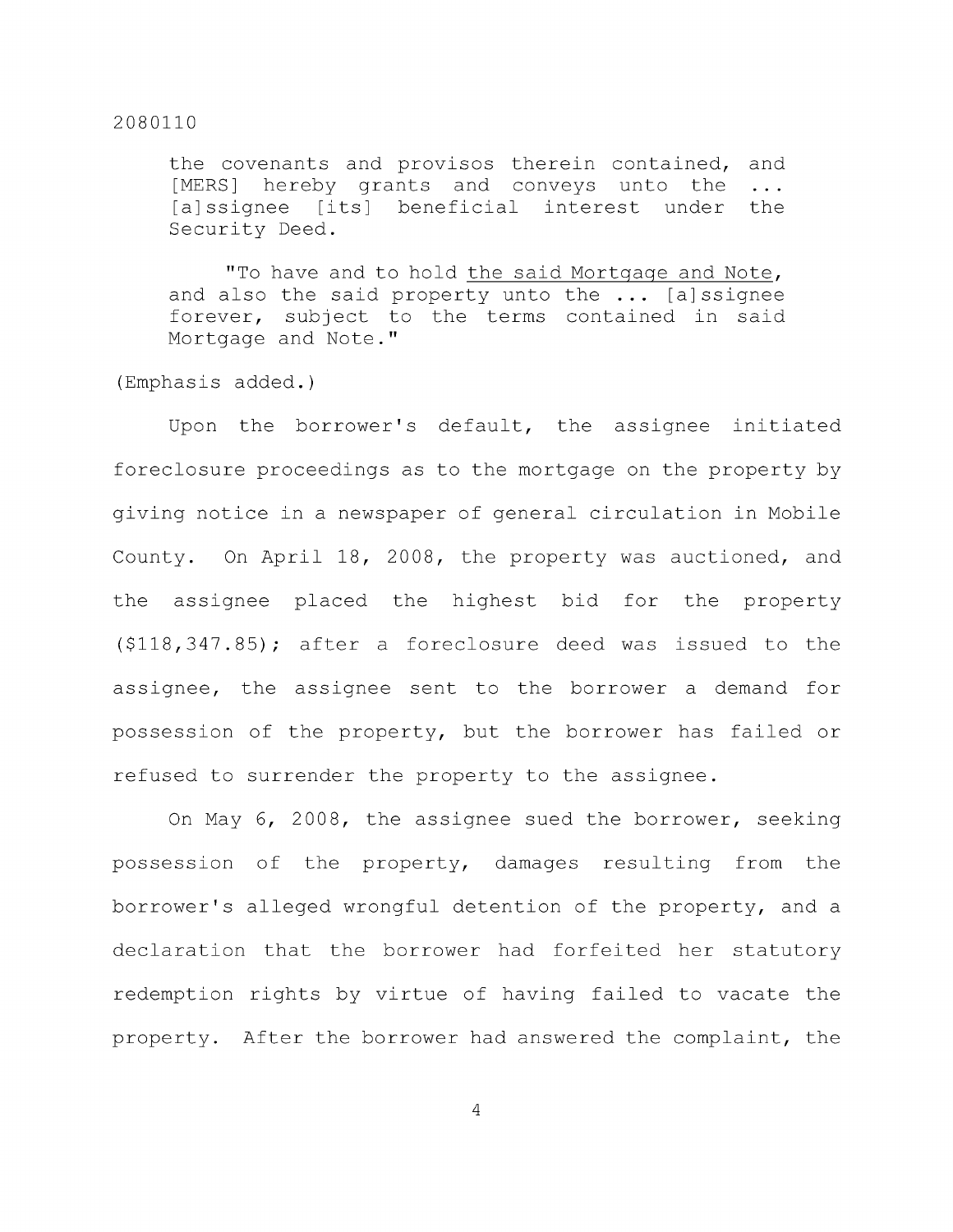assignee moved for a summary judgment in its favor; that motion was supported by an affidavit of one of its employees who testified that the property had been lawfully acquired via foreclosure and that the borrower had failed to comply with the assignee's demand for possession. The borrower filed a response in opposition, contending that under the pertinent mortgage and assignment documents (which the borrower filed in the trial court), the assignee had not acquired the power to undertake foreclosure proceedings. Notably, however, the borrower did not submit the note she had executed. The trial court, after a hearing, entered an order stating that the assignee's summary-judgment motion was to be granted and directed the assignee's counsel to draft a conforming judgment, which the trial court subsequently entered; from that judgment, the borrower has appealed. The borrower's appeal was transferred to this court by the Alabama Supreme Court pursuant to Ala. Code 1975,  $\frac{1}{2}$  12-2-7(6).<sup>1</sup>

 $A$ lthough the borrower has sought relief under the United States Bankruptcy Code, the court having jurisdiction over the borrower's bankruptcy proceedings has expressly permitted the borrower to prosecute her appeal from the trial court's judgment -- a fact that was revealed to this court only after the appeal had been submitted for decision.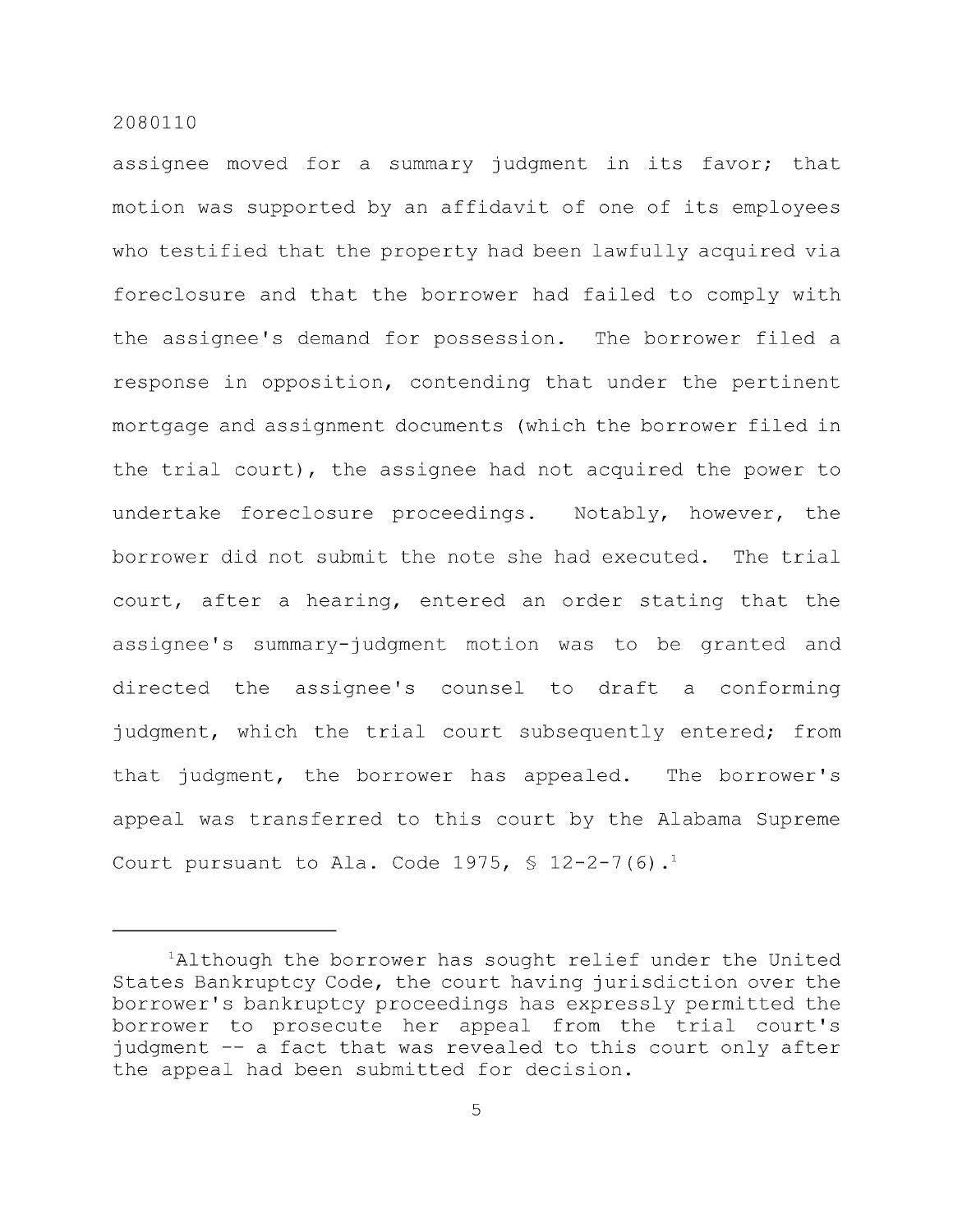The borrower, on appeal, does not dispute that she was in default of her repayment obligations. Rather, in an effort to impugn the validity of the assignee's title, she reiterates as her first issue on appeal her contention, first made in the trial court, that the assignee did not have the power to sell the property in response to her default. Under Ala. Code 1975, § 35-10-12, which superseded Ala. Code 1975, § 35-10-1 (a similarly worded statute), with respect to mortgages executed in 1989 or later, a power to sell lands given in any mortgage "is part of the security" and may be exercised "by any person, or the personal representative of any person who, by assignment or otherwise, becomes entitled to the money thus secured" (emphasis added). The borrower contends that because MERS, which was specified in the mortgage instrument as the lender's nominee and as the mortgagee, was not shown to have owned the debt, MERS could not convey any right to the assignee whereby the assignee would, in the words of the statute, have "become[] entitled to the money ... secured" by the mortgage. The borrower cites Carpenter v. First National Bank of Birmingham, 236 Ala. 213, 215, 181 So. 239, 240 (1938), as supporting the proposition that "an agent of [a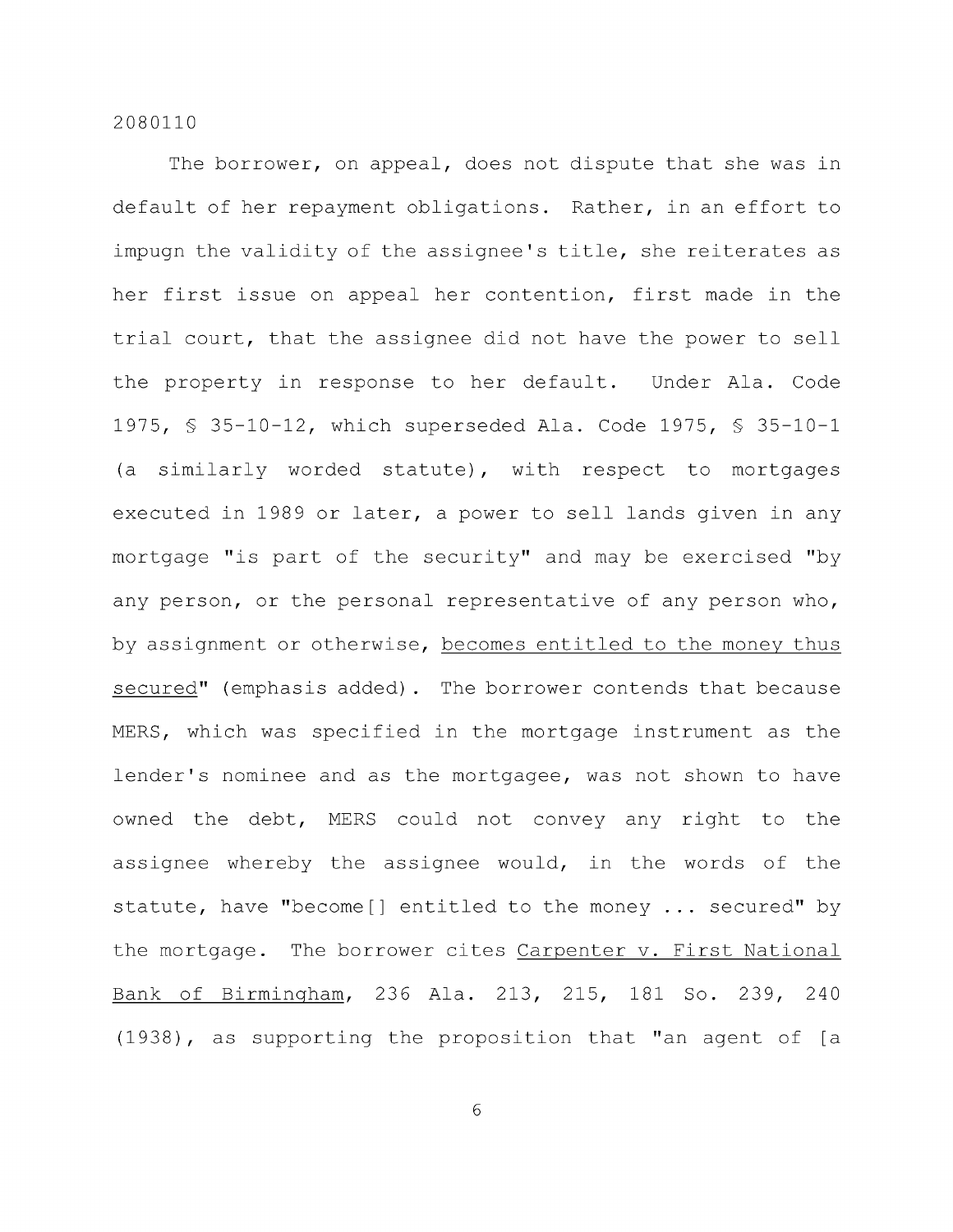mortgage] holder to whom the mortgage is delivered merely for the purpose of foreclosure, having no ownership of the debt, is not authorized to foreclose in his own name, and execute a deed in his name to the purchaser."

We perceive two factors that distinguish this case from Carpenter. First, in this case, MERS and the assignee were not delivered a mortgage instrument by a mortgagee "merely for" the purpose of effecting a "foreclosure," as was apparently the case in Carpenter. MERS was instead expressly acknowledged by the borrower in the mortgage instrument itself as not only having "any or all of [the lender's] interests" in the mortgaged property, but also as having the power "to take any action required of" the lender. The mortgage instrument further expressly provided that the note and the mortgage could be sold without prior notice to the borrower, and the assignment by MERS to the assignee of the mortgage, the note, and "all moneys" due was undertaken for consideration that included a \$10 payment to MERS. Thus, taken together, the pertinent documents indicate (a) that MERS was authorized to perform any act on the lender's behalf as to the property, including selling the note and the mortgage to a third party;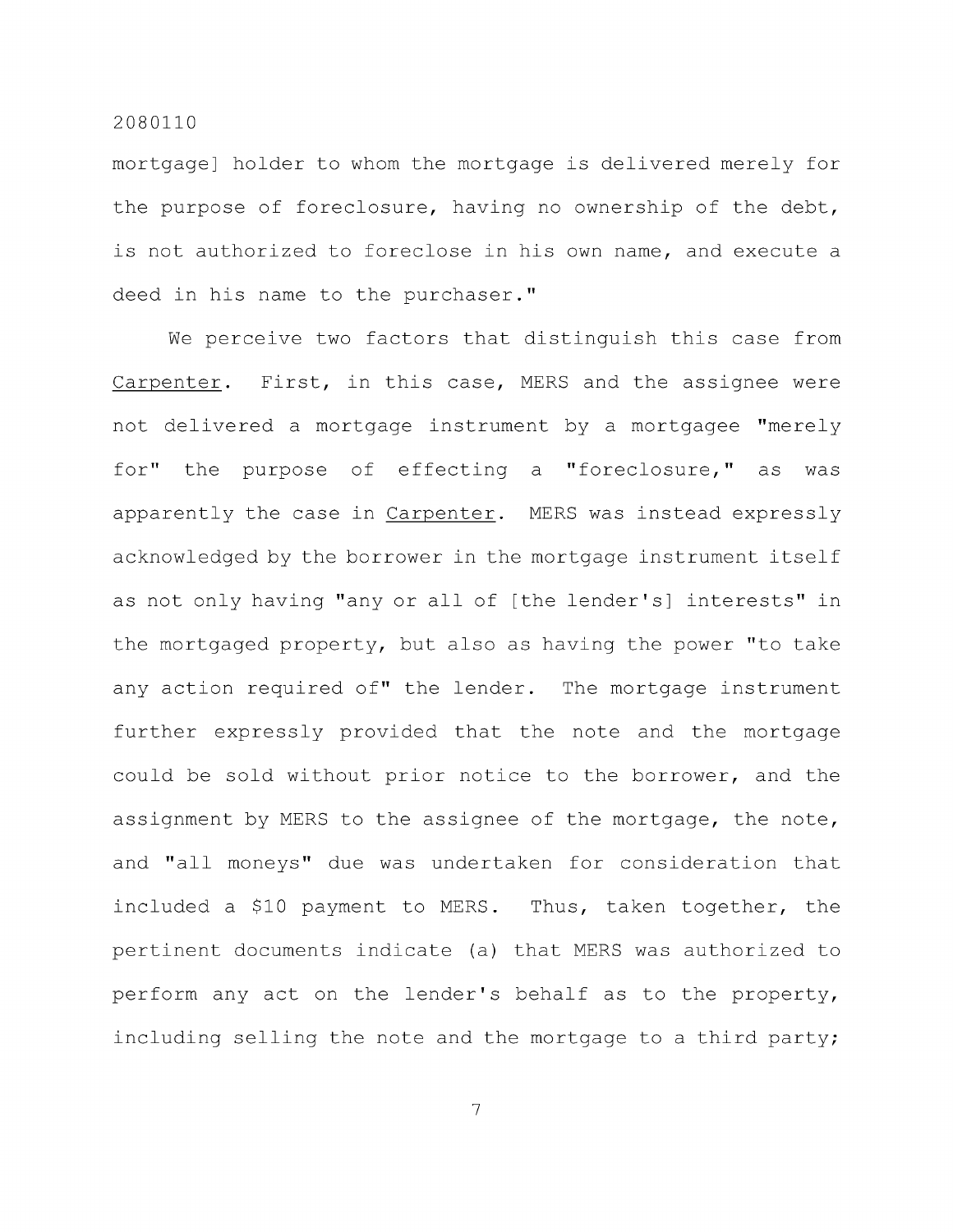and (b) that MERS fully exercised that power in favor of the assignee for valuable consideration.<sup>2</sup>

Second, the rule of Carpenter assumes that there has been a divergence in the legal and equitable ownership of a debt and the security for the repayment of the debt. The generally prevailing common-law rule, however, is that "a transfer of a mortgage also transfers the obligation the mortgage secures unless the parties to the transfer agree otherwise." Restatement (Third) of Property: Mortgages § 5.4(b) (1997); see also id. at comment c., illustration 5 (when mortgage assignment makes no mention of a note, ownership of the note will pass to the assignee with the mortgage). This principle of law is recognized in Alabama as well. See Seabury v. Hemley, 174 Ala. 116, 121, 56 So. 530, 531 (1911) (assignment of mortgage held "broad enough to include the [secured] debt[] in the absence of any evidence showing a separate or different assignment of the note"). Thus, it was stated in Union Bank & Trust Co. V. Thompson, 202 Ala. 537, 538, 81 So. 39, 40 (1919), following Seabury, that no party, other than an

 $2$ Those facts also render the unreported New York trialcourt opinion in LaSalle Bank, N.A. v. Lamy, 12 Misc. 3d 1191(A), 824 N.Y.S.2d 769 (table) (Sup. Ct. 2006), inapposite.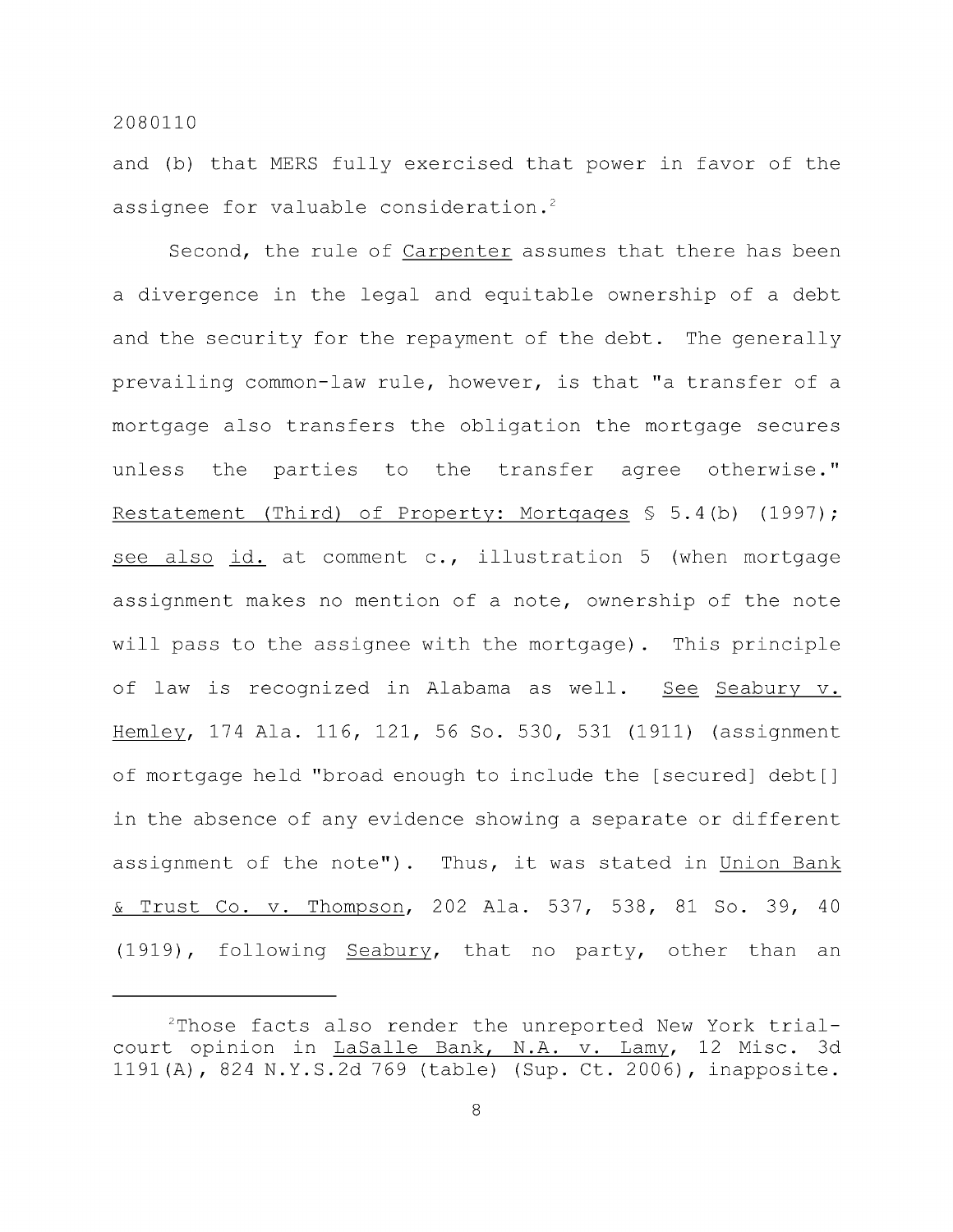innocent purchaser of notes evidencing the secured debt, would be in a position to raise the question "whether or not the debt had been assigned."

The Restatement acknowledges that the general rule under which a note will be deemed assigned along with a mortgage will apply "[ejxcept as otherwise required by the Uniform Commercial Code." Restatement (Third) of Property: Mortgages § 5.4(b). In the second issue presented in her brief, the borrower, for the first time, argues that the note she executed was a "negotiable instrument" under Alabama's Uniform Commercial Code and that the assignee did not properly acquire the note via negotiation. Assuming, without deciding, that Thompson would permit the borrower to question the mechanism by which the assignee acquired the right to exercise the power of sale in the mortgage, it is well settled that an appellate court will not reverse a trial court's judgment based upon arguments not presented to the trial court and asserted for the first time on appeal. Andrews v. Merritt Oil Co., 612 So. 2d 409, 410 (Ala. 1992) . Even had the borrower's Uniform Commercial Code argument been properly preserved for appellate review, however, the record does not contain the pertinent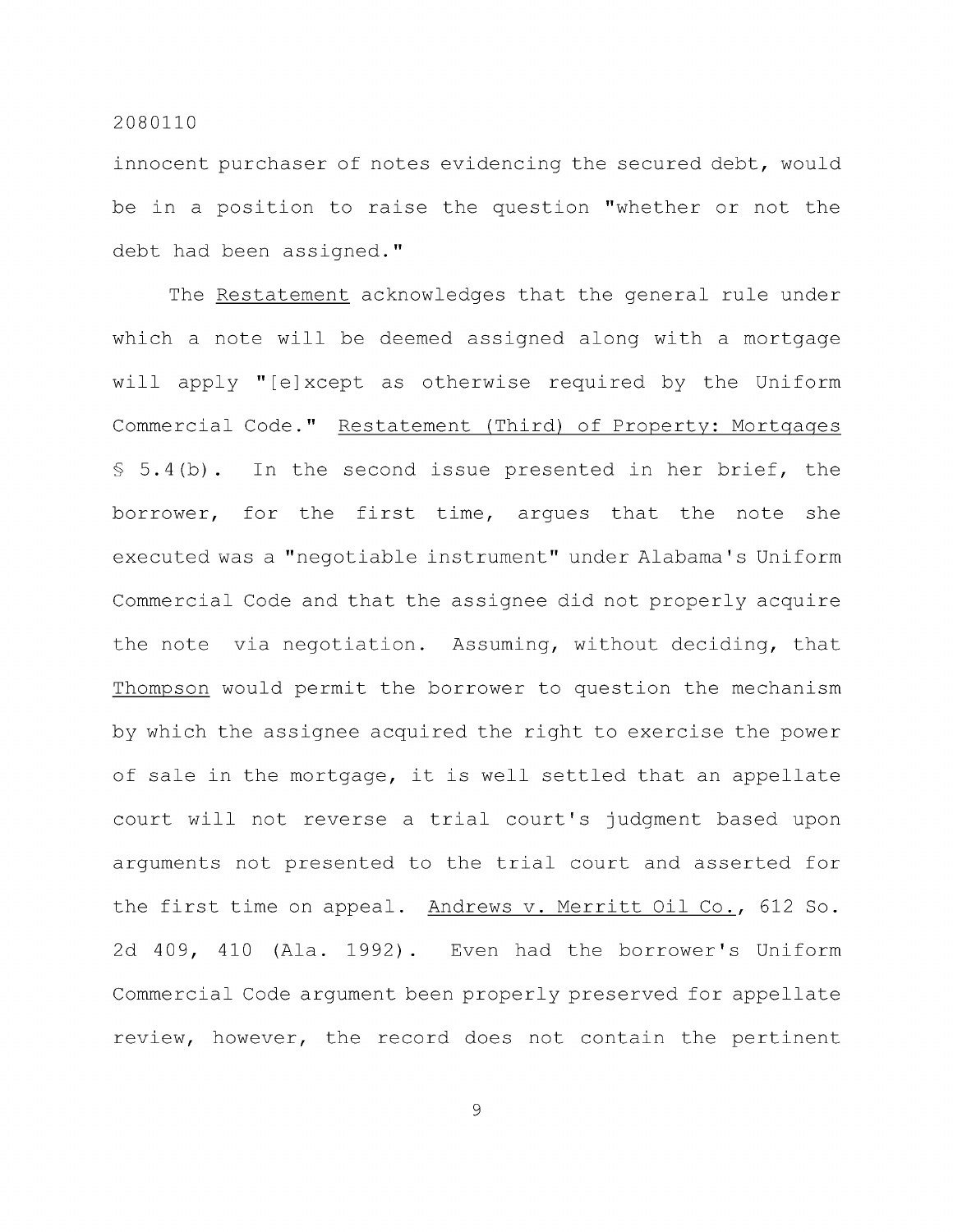note executed by the borrower; thus, we cannot determine, as a factual matter, whether the note contained only a promise to pay money to order at a definite time or whether the note also required the borrower to perform other acts in addition to paying money so as to take the note outside the definition of a "negotiable instrument" under the Alabama Uniform Commercial Code. See Ala. Code 1975, § 7-3-104(a).

In sum, the materials submitted by the assignee in support of its summary-judgment motion made a prima facie showing that it had acquired title to the property via its bid at an auction authorized under its power of sale after the borrower had defaulted on her repayment obligations. Although the borrower attempted in the trial court to rebut the proposition that the assignee had lawfully acquired title by adducing evidence that MERS, the party from whom the assignee had acquired its rights in the property, did not have the authority to exercise the power of sale afforded in the mortgage, there is no genuine issue of material fact that MERS assigned to the assignee all the rights formerly held by it and by the lender. Thus, we conclude that the trial court did